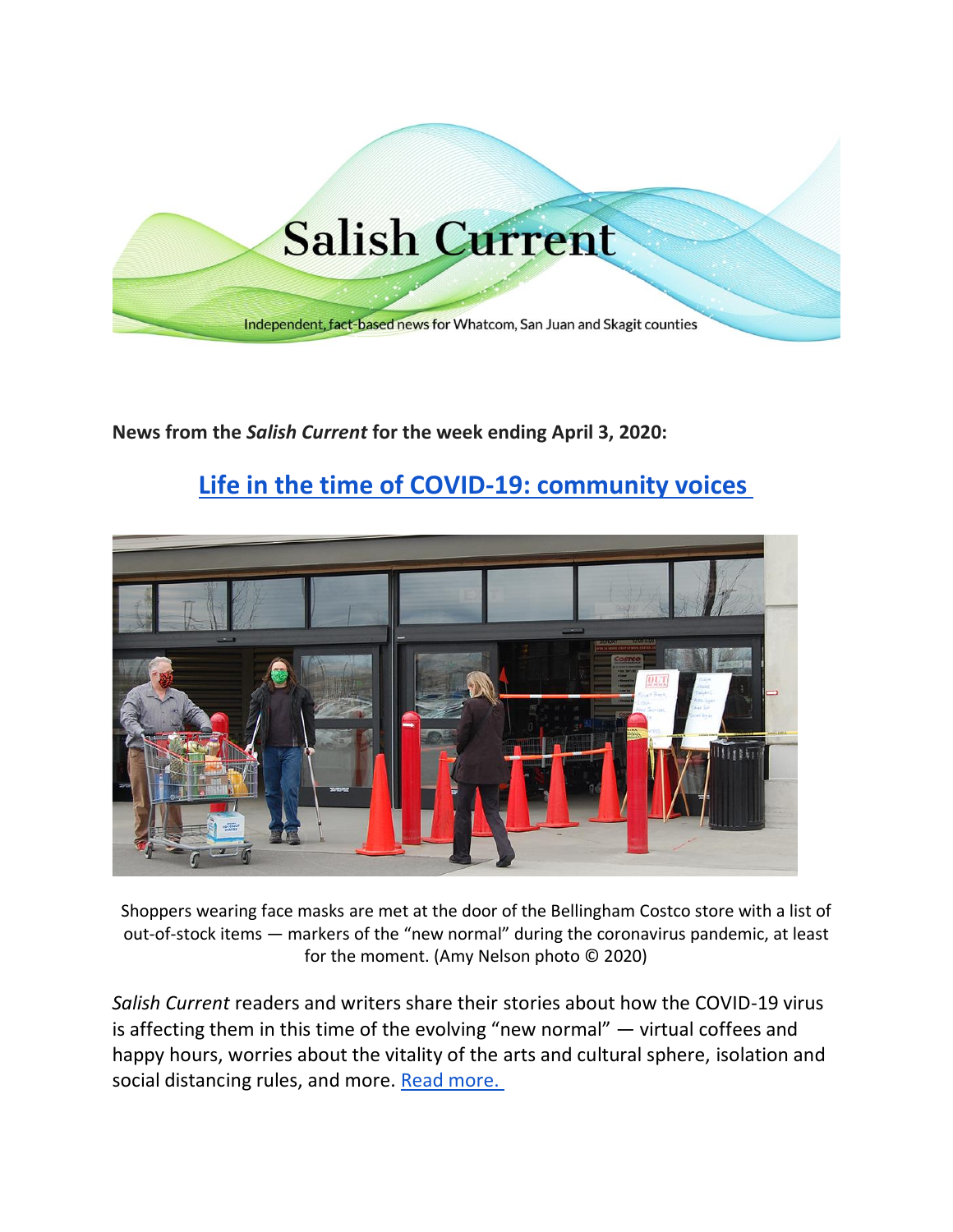# **Update:** [Plastic bags, clean water: local legislators vote on wide-ranging issues in](https://salish-current.org/2020/03/18/plastic-bags-clean-water-local-legislators-vote-on-wide-ranging-issues-in-2020/)  [2020](https://salish-current.org/2020/03/18/plastic-bags-clean-water-local-legislators-vote-on-wide-ranging-issues-in-2020/)

All four representatives to the state House from the 40th and 42nd legislative districts voted in every roll-call vote during the past session, according to the Missed Votes Report issued by [WashingtonVotes.org](http://washingtonvotes.org/) at the session's end. Debra Lekanoff (D-Bow) and Alex Ramel (D-Bellingham) from the 40th district and Sharon Shewmake (D-Bellingham) and Luanne Van Werven (R-Lynden) from the 42nd each voted in all 617 roll-call votes. On the Senate side, the 42nd district's Doug Ericksen (R-Ferndale) missed a quarter (143) and Liz Lovelett (D-Anacortes) of the 40th district missed 7 of 569 roll-call votes.

# **Update:** [Water concerns spark funding request for groundwater studies for San](https://salish-current.org/2020/01/22/water-supply-worries-spark-request-for-state-funding-of-groundwater-studies/)  [Juans, Guemes](https://salish-current.org/2020/01/22/water-supply-worries-spark-request-for-state-funding-of-groundwater-studies/)

As of adjournment of the 2020 state legislative session on March 12, Sen. Liz Lovelett's office reported that funding for groundwater studies on Guemes Island and in San Juan County were approved and included in the capital budget.

\* \* \*

# News from around the region...

**EDITOR'S NOTE**: Coronavirus news coverage in the [Bellingham Herald](https://www.bellinghamherald.com/) and the [Lynden Tribune](https://www.lyndentribune.com/news/) can be accessed online without a subscription.

## Health & Safety

## [Whatcom report on coronavirus response shows hospital status, more cases](https://www.bellinghamherald.com/news/coronavirus/article241686001.html?fbclid=IwAR15PkRrmLUGXtHAiecD2don0m9ZBqZa_4Z4I1AY4yhFnmIMC-lmuJwYkSI)  [projected](https://www.bellinghamherald.com/news/coronavirus/article241686001.html?fbclid=IwAR15PkRrmLUGXtHAiecD2don0m9ZBqZa_4Z4I1AY4yhFnmIMC-lmuJwYkSI)

Whatcom Unified Command reported Wednesday that confirmed cases of the new coronavirus will climb to well over 200 infections in Whatcom County by Saturday. (Bellingham Herald)

[A Mount Vernon choir went ahead with rehearsal. Now dozens have coronavirus and](https://www.seattletimes.com/nation-world/a-mount-vernon-choir-went-ahead-with-rehearsal-now-dozens-have-coronavirus-and-2-are-dead/?utm_source=referral&utm_medium=mobile-app&utm_campaign=ios)  [2 are dead.](https://www.seattletimes.com/nation-world/a-mount-vernon-choir-went-ahead-with-rehearsal-now-dozens-have-coronavirus-and-2-are-dead/?utm_source=referral&utm_medium=mobile-app&utm_campaign=ios)

A March 10 choir practice turned into an example of contagion, infection and death. (LA Times)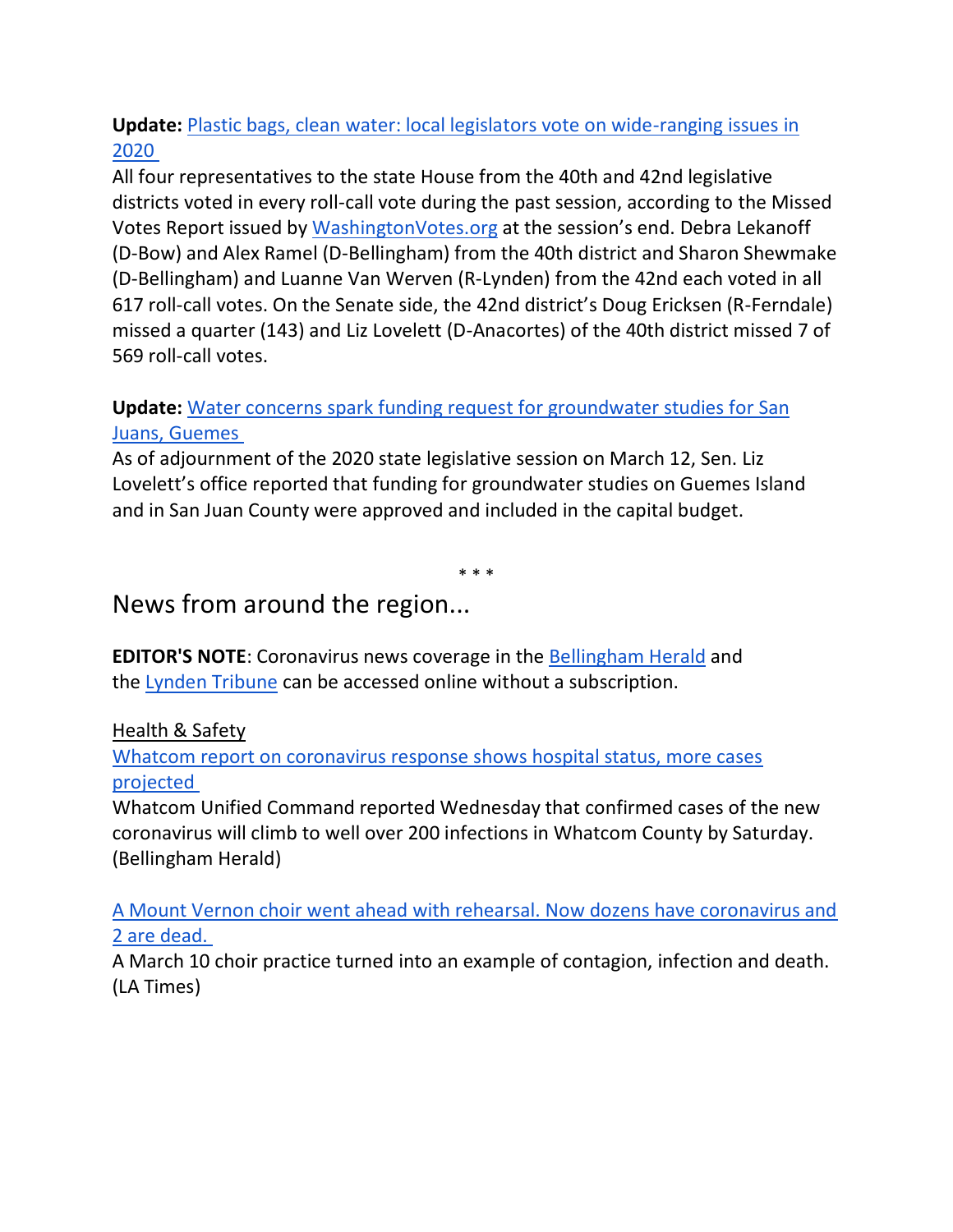# [Two New Confirmed Positive Test Results Reported in San Juan County](https://www.sanjuanco.com/DocumentCenter/View/20110/200401-New-Case-Updates)

San Juan County Health and Community Services staff have been notified of a second positive COVID-19 test result on San Juan Island and a third on Orcas Island. This brings the total number of cases in San Juan County to six. (San Juan County, April 1, 2020)

#### [County leaders urge residents to restrict off-island travel](https://www.sanjuanjournal.com/news/county-leaders-urge-residents-to-restrict-off-island-travel/)

As Washington State approaches the anticipated peak of COVID-19 medical surge cases, San Juan County urges everyone to take more aggressive precautions to protect their families and neighbors when coming to the islands from the mainland. (Journal of the San Juan Islands) [\(San Juan County residents have been weighing](https://salish-current.org/2020/03/26/virus-versus-visitors-san-juan-islanders-weigh-health-risks-of-tourism-amid-pandemic/)  [health risks and tourism benefits](https://salish-current.org/2020/03/26/virus-versus-visitors-san-juan-islanders-weigh-health-risks-of-tourism-amid-pandemic/) as well. (Salish Current)

## Education

[Ferndale School Board online meeting disrupted](https://myferndalenews.com/ferndale-school-board-online-meeting-disrupted-rescheduled_101327/) – rescheduled

The March 31 online meeting on Zoom Video was cancelled after ""the meeting was overtaken by loud music and obscenities," according to District officials. (My Ferndale News)

# [Annual salmon project cut short](https://www.goskagit.com/coronavirus/annual-salmon-project-cut-short/article_2b89a8ba-dc0a-5d43-9258-6350dcf6789d.html)

The state Department of Fish & Wildlife and the Skagit Fisheries Enhancement Group abandoned the program at area schools.(Skagit Valley Herald)

## Government

# [Property taxes not due until June 1](https://www.lyndentribune.com/news/property-taxes-not-due-until-june-1/article_94ed94c6-7435-11ea-a2cd-7b7ea13d8107.html)

First-half Whatcom County property taxes paid by individual and commercial taxpayers who pay the taxes themselves are not due until June 1. This does not apply to mortgage service companies that have already collected property taxes and are holding them in escrow. (Lynden Tribune)

## [County to stick with April 30 property tax deadline](https://www.goskagit.com/news/local_news/county-to-stick-with-april-30-property-tax-deadline/article_bfd38450-8486-507c-b362-7a5f11afb689.html)

Skagit County won't be postponing the April 30 property tax deadline, but will offer relief to those who need it. (Skagit Valley Herald)

## [Bellingham suspends plastic shopping bag ban over coronavirus fears](https://www.bellinghamherald.com/news/local/article241657546.html)

Bellingham's plastic grocery bag ban is suspended for one year, or until the proclamation of local emergency issued earlier this month is revoked. (Bellingham Herald)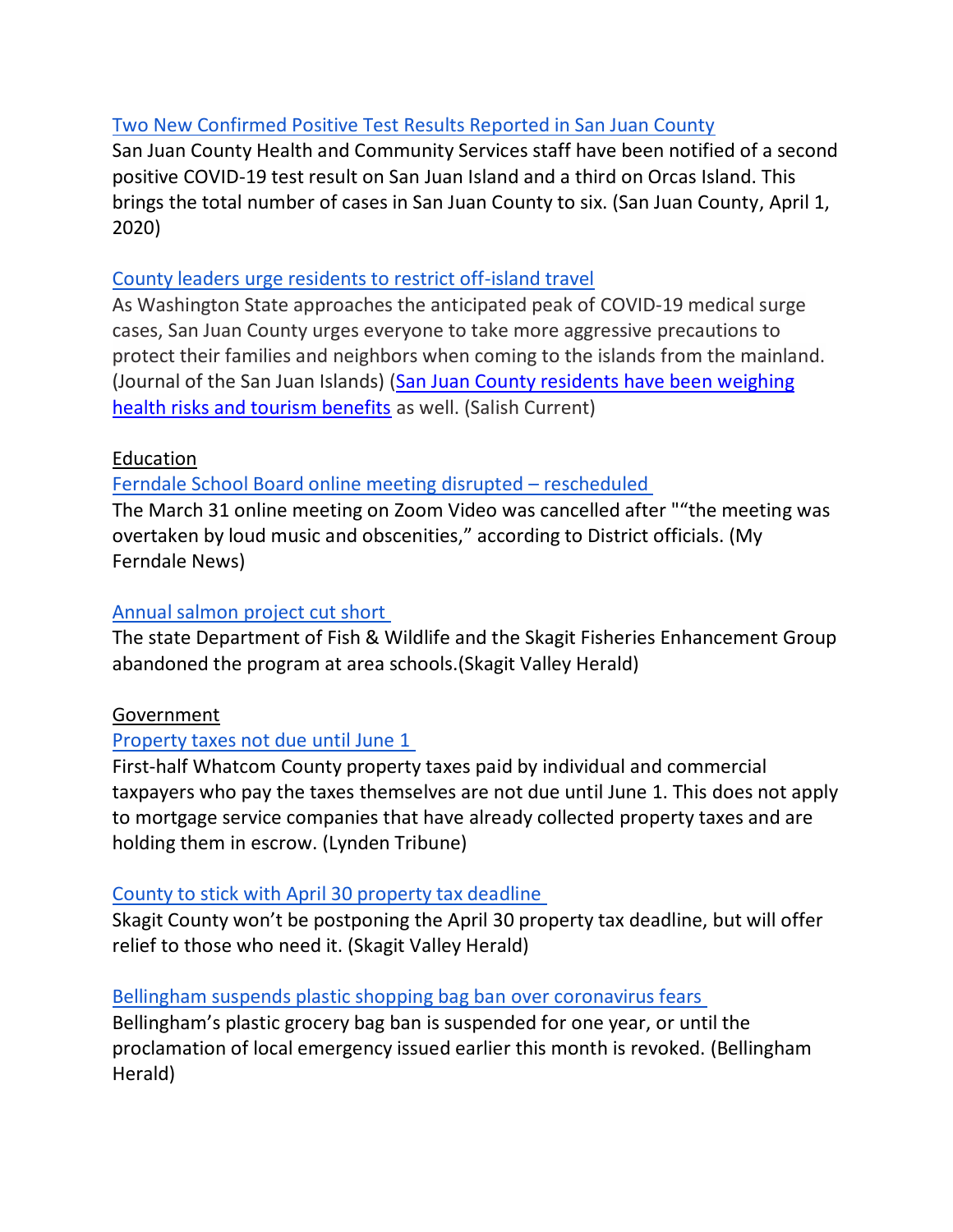#### [Two Van Werven bills signed into law](https://www.lyndentribune.com/news/two-van-werven-bills-signed-into-law/article_c3515630-7436-11ea-b17d-9392b60d4eef.html)

Legislation that will keep drunk drivers off the road and let community and technical college students know whether "low-cost" materials are available for their college courses were signed into law by Gov. Jay Inslee March 25. (Lynden Tribune)

#### [San Juan County Council remote public comment](https://www.sanjuanjournal.com/news/san-juan-county-council-remote-public-comment/)

How and when to sign up to make public comment in a time of virus. (Journal of the San Juan Islands)

#### [City acquisition of Fidalgo Water System could take place by end of year](https://www.goskagit.com/anacortes/news/city-acquisition-of-fidalgo-water-system-could-take-place-by-end-of-year/article_f2ff1394-7414-11ea-b3a6-4f9a7462937f.html)

The water system that serves residents in Dewey Beach, Gibraltar, Fidalgo Heights, Summit Park and Highway 20/Deception Road will be acquired by the city of Anacortes if approved by the Anacortes City Council and the Skagit Public Utility District board of commissioners. (Anacortes American)

#### Nature

[Proposed B.C. container terminal would threaten endangered orcas: review panel](https://www.nsnews.com/proposed-b-c-container-terminal-would-threaten-endangered-orcas-review-panel-1.24109350) A federally appointed panel has found the development of a new shipping container terminal south of Vancouver at Roberts Bank in Delta would result in "significant adverse" effects on endangered southern resident killer whales. (Canadian Press)

## [Lawsuit filed to protect wolverines](https://www.goskagit.com/news/local_news/lawsuit-filed-to-protect-wolverines/article_fd93600b-5734-51cc-ba0b-74906153fe02.html?utm_medium=social&utm_source=email&utm_campaign=user-share)

A suit filed in Montana asks that the U.S. Fish & Wildlife Service and U.S. Secretary of the Department of the Interior David Bernhardt issue a final decision on whether to list the wolverine as threatened or endangered. (Skagit Valley Herald)

#### Business

[As coronavirus wilts the Skagit Valley Tulip Festival, a farm adapts](https://crosscut.com/2020/03/coronavirus-wilts-skagit-valley-tulip-festival-farm-adapts) Faced with massive financial loss, Tulip Town makes a play for virtual strolling. Agueda Pacheco Flores reports. (Crosscut)

#### [Marathon Petroleum donates masks to county](https://www.goskagit.com/coronavirus/marathon-petroleum-donates-masks-to-county/article_c226fe80-2029-525f-85dc-1f2e5544dd62.html)

The company donated 28,600 N95 masks last Friday to Skagit County. (Skagit Valley Herald)

## [On-Board Marine Services plans to expand Blaine shipyard](https://www.thenorthernlight.com/stories/on-board-marine-services-plans-to-expand-blaine-shipyard,10080?)

The company, a one-stop shop servicing recreational and commercial vessels, plans to double the size of its shipyard and construct a new shop and office building on the site. (Northern Light)